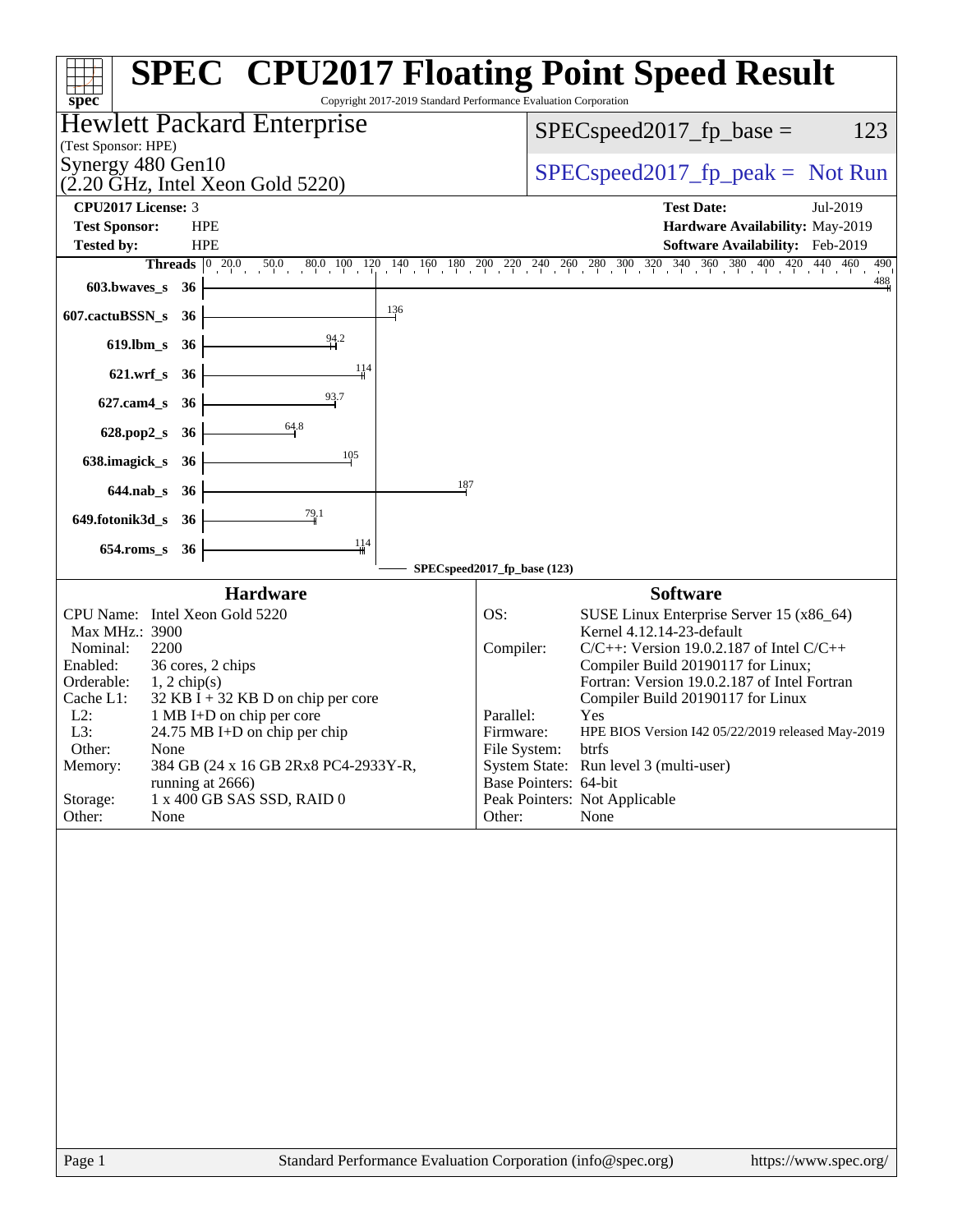# **[SPEC CPU2017 Floating Point Speed Result](http://www.spec.org/auto/cpu2017/Docs/result-fields.html#SPECCPU2017FloatingPointSpeedResult)**

Copyright 2017-2019 Standard Performance Evaluation Corporation

### Hewlett Packard Enterprise

### $SPEC speed2017_fp\_base = 123$

(Test Sponsor: HPE)

**[spec](http://www.spec.org/)**

(2.20 GHz, Intel Xeon Gold 5220)

Synergy 480 Gen10  $SPEC speed2017$  fp\_peak = Not Run

**[CPU2017 License:](http://www.spec.org/auto/cpu2017/Docs/result-fields.html#CPU2017License)** 3 **[Test Date:](http://www.spec.org/auto/cpu2017/Docs/result-fields.html#TestDate)** Jul-2019 **[Test Sponsor:](http://www.spec.org/auto/cpu2017/Docs/result-fields.html#TestSponsor)** HPE **[Hardware Availability:](http://www.spec.org/auto/cpu2017/Docs/result-fields.html#HardwareAvailability)** May-2019 **[Tested by:](http://www.spec.org/auto/cpu2017/Docs/result-fields.html#Testedby)** HPE **[Software Availability:](http://www.spec.org/auto/cpu2017/Docs/result-fields.html#SoftwareAvailability)** Feb-2019

### **[Results Table](http://www.spec.org/auto/cpu2017/Docs/result-fields.html#ResultsTable)**

|                                   | <b>Base</b>                |                |                |                | <b>Peak</b> |                |            |                |                |              |                |              |                |              |
|-----------------------------------|----------------------------|----------------|----------------|----------------|-------------|----------------|------------|----------------|----------------|--------------|----------------|--------------|----------------|--------------|
| <b>Benchmark</b>                  | <b>Threads</b>             | <b>Seconds</b> | Ratio          | <b>Seconds</b> | Ratio       | <b>Seconds</b> | Ratio      | <b>Threads</b> | <b>Seconds</b> | <b>Ratio</b> | <b>Seconds</b> | <b>Ratio</b> | <b>Seconds</b> | <b>Ratio</b> |
| 603.bwayes s                      | 36                         | <u>121</u>     | 488            | 121            | 488         | 121            | 486        |                |                |              |                |              |                |              |
| 607.cactuBSSN s                   | 36                         | 122            | 137            | 122            | 136         | 122            | 136        |                |                |              |                |              |                |              |
| $619.$ lbm s                      | 36                         | 57.7           | 90.8           | 55.3           | 94.8        | 55.6           | 94.2       |                |                |              |                |              |                |              |
| $621.wrf$ s                       | 36                         | 117            | 113            | 116            | 114         | 116            | 114        |                |                |              |                |              |                |              |
| $627.cam4_s$                      | 36                         | 94.6           | 93.7           | 94.4           | 93.9        | 94.7           | 93.6       |                |                |              |                |              |                |              |
| $628.pop2_s$                      | 36                         | 182            | 65.2           | 183            | 64.7        | 183            | 64.8       |                |                |              |                |              |                |              |
| 638.imagick_s                     | 36                         | 137            | 105            | 137            | 105         | 137            | 105        |                |                |              |                |              |                |              |
| $644$ .nab s                      | 36                         | 93.6           | 187            | 93.5           | 187         | 93.6           | 187        |                |                |              |                |              |                |              |
| 649.fotonik3d s                   | 36                         | 115            | 79.1           | 114            | 79.7        | 115            | 79.0       |                |                |              |                |              |                |              |
| $654$ .roms s                     | 36                         | 138            | 114            | 141            | 111         | <u>139</u>     | <u>114</u> |                |                |              |                |              |                |              |
| $SPEC speed2017$ fp base =<br>123 |                            |                |                |                |             |                |            |                |                |              |                |              |                |              |
|                                   | $SPECspeed2017_fp\_peak =$ |                | <b>Not Run</b> |                |             |                |            |                |                |              |                |              |                |              |

Results appear in the [order in which they were run.](http://www.spec.org/auto/cpu2017/Docs/result-fields.html#RunOrder) Bold underlined text [indicates a median measurement](http://www.spec.org/auto/cpu2017/Docs/result-fields.html#Median).

### **[Operating System Notes](http://www.spec.org/auto/cpu2017/Docs/result-fields.html#OperatingSystemNotes)**

 Stack size set to unlimited using "ulimit -s unlimited" Transparent Huge Pages enabled by default Prior to runcpu invocation Filesystem page cache synced and cleared with: sync; echo 3 > /proc/sys/vm/drop\_caches

### **[General Notes](http://www.spec.org/auto/cpu2017/Docs/result-fields.html#GeneralNotes)**

Environment variables set by runcpu before the start of the run: KMP\_AFFINITY = "granularity=core,compact" LD\_LIBRARY\_PATH = "/home/cpu2017\_u2/lib/ia32:/home/cpu2017\_u2/lib/intel64" OMP\_STACKSIZE = "192M"

 Binaries compiled on a system with 1x Intel Core i9-7900X CPU + 32GB RAM memory using Redhat Enterprise Linux 7.5 NA: The test sponsor attests, as of date of publication, that CVE-2017-5754 (Meltdown) is mitigated in the system as tested and documented. Yes: The test sponsor attests, as of date of publication, that CVE-2017-5753 (Spectre variant 1) is mitigated in the system as tested and documented. Yes: The test sponsor attests, as of date of publication, that CVE-2017-5715 (Spectre variant 2) is mitigated in the system as tested and documented.

### **[Platform Notes](http://www.spec.org/auto/cpu2017/Docs/result-fields.html#PlatformNotes)**

BIOS Configuration: Hyper-Threading set to Disabled Thermal Configuration set to Maximum Cooling

**(Continued on next page)**

Page 2 Standard Performance Evaluation Corporation [\(info@spec.org\)](mailto:info@spec.org) <https://www.spec.org/>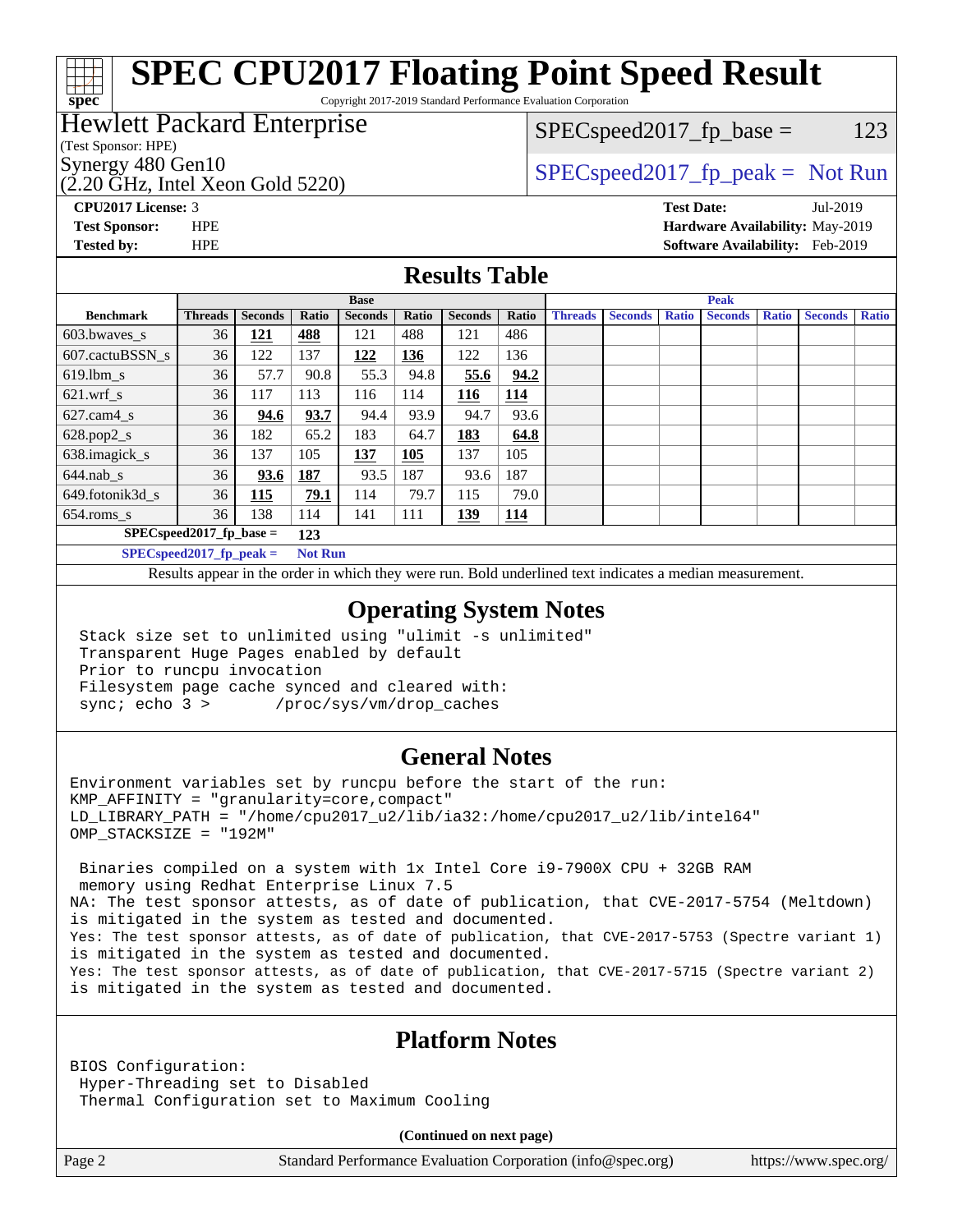# **[SPEC CPU2017 Floating Point Speed Result](http://www.spec.org/auto/cpu2017/Docs/result-fields.html#SPECCPU2017FloatingPointSpeedResult)**

Copyright 2017-2019 Standard Performance Evaluation Corporation

### Hewlett Packard Enterprise

 $SPEC speed2017_fp\_base = 123$ 

### (Test Sponsor: HPE)

(2.20 GHz, Intel Xeon Gold 5220)

Synergy 480 Gen10<br>  $SPEC speed2017<sub>rfp</sub> peak = Not Run$ 

**[spec](http://www.spec.org/)**

**[CPU2017 License:](http://www.spec.org/auto/cpu2017/Docs/result-fields.html#CPU2017License)** 3 **[Test Date:](http://www.spec.org/auto/cpu2017/Docs/result-fields.html#TestDate)** Jul-2019 **[Test Sponsor:](http://www.spec.org/auto/cpu2017/Docs/result-fields.html#TestSponsor)** HPE **[Hardware Availability:](http://www.spec.org/auto/cpu2017/Docs/result-fields.html#HardwareAvailability)** May-2019 **[Tested by:](http://www.spec.org/auto/cpu2017/Docs/result-fields.html#Testedby)** HPE **[Software Availability:](http://www.spec.org/auto/cpu2017/Docs/result-fields.html#SoftwareAvailability)** Feb-2019

### **[Platform Notes \(Continued\)](http://www.spec.org/auto/cpu2017/Docs/result-fields.html#PlatformNotes)**

Page 3 Standard Performance Evaluation Corporation [\(info@spec.org\)](mailto:info@spec.org) <https://www.spec.org/> Memory Patrol Scrubbing set to Disabled LLC Prefetch set to Enabled LLC Dead Line Allocation set to Disabled Enhanced Processor Performance set to Enabled Workload Profile set to General Peak Frequency Compute Energy/Performance Bias set to Balanced Power Workload Profile set to Custom Numa Group Size Optimization set to Flat Intel UPI Link Power Management set to Enabled Sysinfo program /home/cpu2017\_u2/bin/sysinfo Rev: r5974 of 2018-05-19 9bcde8f2999c33d61f64985e45859ea9 running on sy480g10-2 Wed Jul 3 15:46:59 2019 SUT (System Under Test) info as seen by some common utilities. For more information on this section, see <https://www.spec.org/cpu2017/Docs/config.html#sysinfo> From /proc/cpuinfo model name : Intel(R) Xeon(R) Gold 5220 CPU @ 2.20GHz 2 "physical id"s (chips) 36 "processors" cores, siblings (Caution: counting these is hw and system dependent. The following excerpts from /proc/cpuinfo might not be reliable. Use with caution.) cpu cores : 18 siblings : 18 physical 0: cores 0 1 2 3 4 8 9 10 11 16 17 18 19 20 24 25 26 27 physical 1: cores 0 1 2 3 4 8 9 10 11 16 17 18 19 20 24 25 26 27 From lscpu: Architecture: x86\_64 CPU op-mode(s): 32-bit, 64-bit Byte Order: Little Endian CPU(s): 36 On-line CPU(s) list: 0-35 Thread(s) per core: 1 Core(s) per socket: 18 Socket(s): 2 NUMA node(s): 2 Vendor ID: GenuineIntel CPU family: 6 Model: 85 Model name: Intel(R) Xeon(R) Gold 5220 CPU @ 2.20GHz Stepping: 6 CPU MHz: 2200.000 BogoMIPS: 4400.00 Virtualization: VT-x L1d cache: 32K **(Continued on next page)**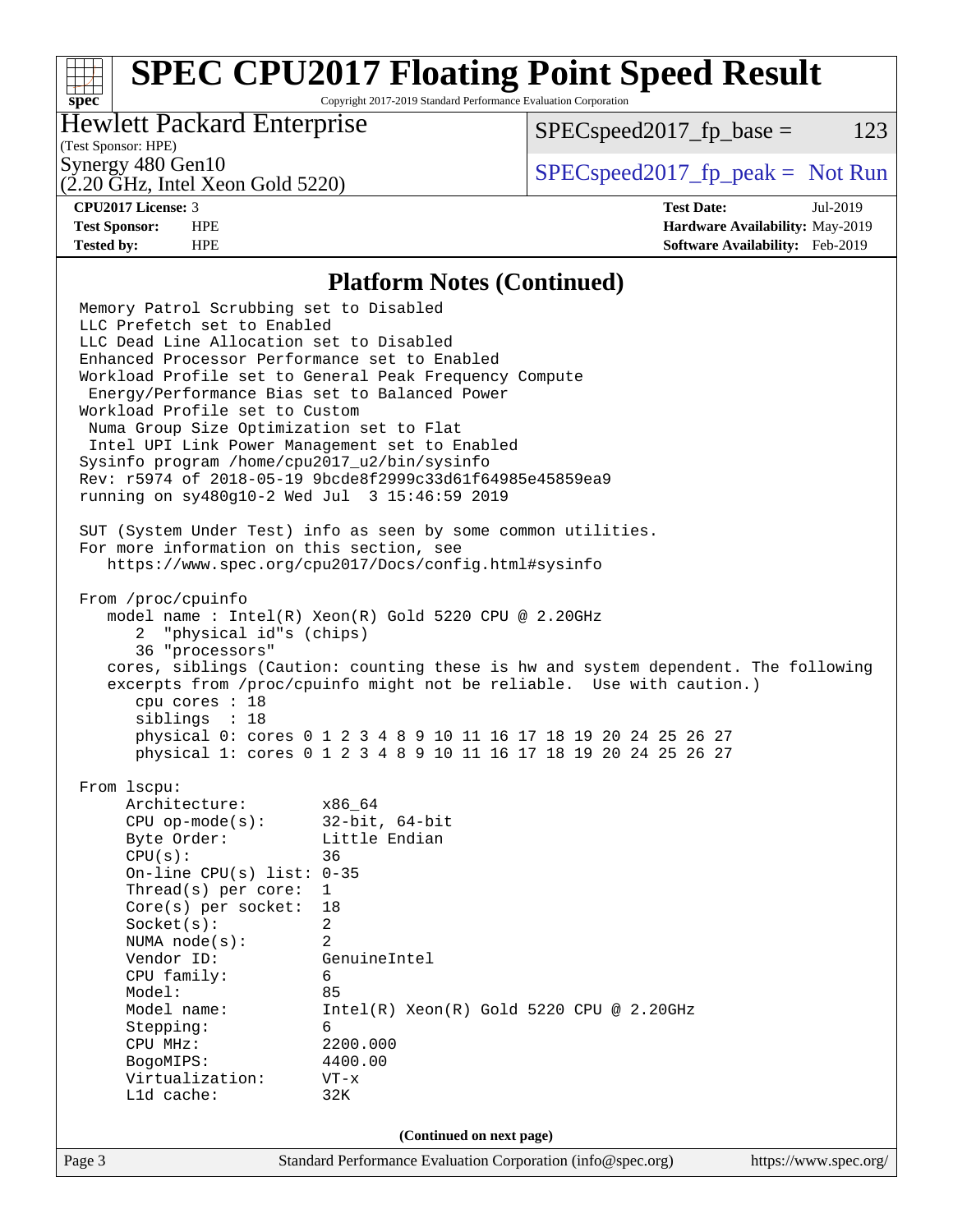#### Page 4 Standard Performance Evaluation Corporation [\(info@spec.org\)](mailto:info@spec.org) <https://www.spec.org/> **[spec](http://www.spec.org/) [SPEC CPU2017 Floating Point Speed Result](http://www.spec.org/auto/cpu2017/Docs/result-fields.html#SPECCPU2017FloatingPointSpeedResult)** Copyright 2017-2019 Standard Performance Evaluation Corporation (Test Sponsor: HPE) Hewlett Packard Enterprise (2.20 GHz, Intel Xeon Gold 5220) Synergy 480 Gen10  $S^{perg}$  [SPECspeed2017\\_fp\\_peak =](http://www.spec.org/auto/cpu2017/Docs/result-fields.html#SPECspeed2017fppeak) Not Run  $SPEC speed2017_fp\_base = 123$ **[CPU2017 License:](http://www.spec.org/auto/cpu2017/Docs/result-fields.html#CPU2017License)** 3 **[Test Date:](http://www.spec.org/auto/cpu2017/Docs/result-fields.html#TestDate)** Jul-2019 **[Test Sponsor:](http://www.spec.org/auto/cpu2017/Docs/result-fields.html#TestSponsor)** HPE **[Hardware Availability:](http://www.spec.org/auto/cpu2017/Docs/result-fields.html#HardwareAvailability)** May-2019 **[Tested by:](http://www.spec.org/auto/cpu2017/Docs/result-fields.html#Testedby)** HPE **[Software Availability:](http://www.spec.org/auto/cpu2017/Docs/result-fields.html#SoftwareAvailability)** Feb-2019 **[Platform Notes \(Continued\)](http://www.spec.org/auto/cpu2017/Docs/result-fields.html#PlatformNotes)** L1i cache: 32K L2 cache: 1024K L3 cache: 25344K NUMA node0 CPU(s): 0-17 NUMA node1 CPU(s): 18-35 Flags: fpu vme de pse tsc msr pae mce cx8 apic sep mtrr pge mca cmov pat pse36 clflush dts acpi mmx fxsr sse sse2 ss ht tm pbe syscall nx pdpe1gb rdtscp lm constant\_tsc art arch\_perfmon pebs bts rep\_good nopl xtopology nonstop\_tsc cpuid aperfmperf tsc\_known\_freq pni pclmulqdq dtes64 monitor ds\_cpl vmx smx est tm2 ssse3 sdbg fma cx16 xtpr pdcm pcid dca sse4\_1 sse4\_2 x2apic movbe popcnt tsc\_deadline\_timer aes xsave avx f16c rdrand lahf\_lm abm 3dnowprefetch cpuid\_fault epb cat\_l3 cdp\_l3 invpcid\_single intel\_ppin mba tpr\_shadow vnmi flexpriority ept vpid fsgsbase tsc\_adjust bmi1 hle avx2 smep bmi2 erms invpcid rtm cqm mpx rdt\_a avx512f avx512dq rdseed adx smap clflushopt clwb intel\_pt avx512cd avx512bw avx512vl xsaveopt xsavec xgetbv1 xsaves cqm\_llc cqm\_occup\_llc cqm\_mbm\_total cqm\_mbm\_local ibpb ibrs stibp dtherm ida arat pln pts pku ospke avx512\_vnni arch\_capabilities ssbd /proc/cpuinfo cache data cache size : 25344 KB From numactl --hardware WARNING: a numactl 'node' might or might not correspond to a physical chip. available: 2 nodes (0-1) node 0 cpus: 0 1 2 3 4 5 6 7 8 9 10 11 12 13 14 15 16 17 node 0 size: 193046 MB node 0 free: 192612 MB node 1 cpus: 18 19 20 21 22 23 24 25 26 27 28 29 30 31 32 33 34 35 node 1 size: 193305 MB node 1 free: 192944 MB node distances: node 0 1  $0: 10 21$  1: 21 10 From /proc/meminfo MemTotal: 395624788 kB HugePages\_Total: 0 Hugepagesize: 2048 kB From /etc/\*release\* /etc/\*version\* os-release: NAME="SLES" VERSION="15" VERSION\_ID="15" PRETTY\_NAME="SUSE Linux Enterprise Server 15" ID="sles" ID\_LIKE="suse" **(Continued on next page)**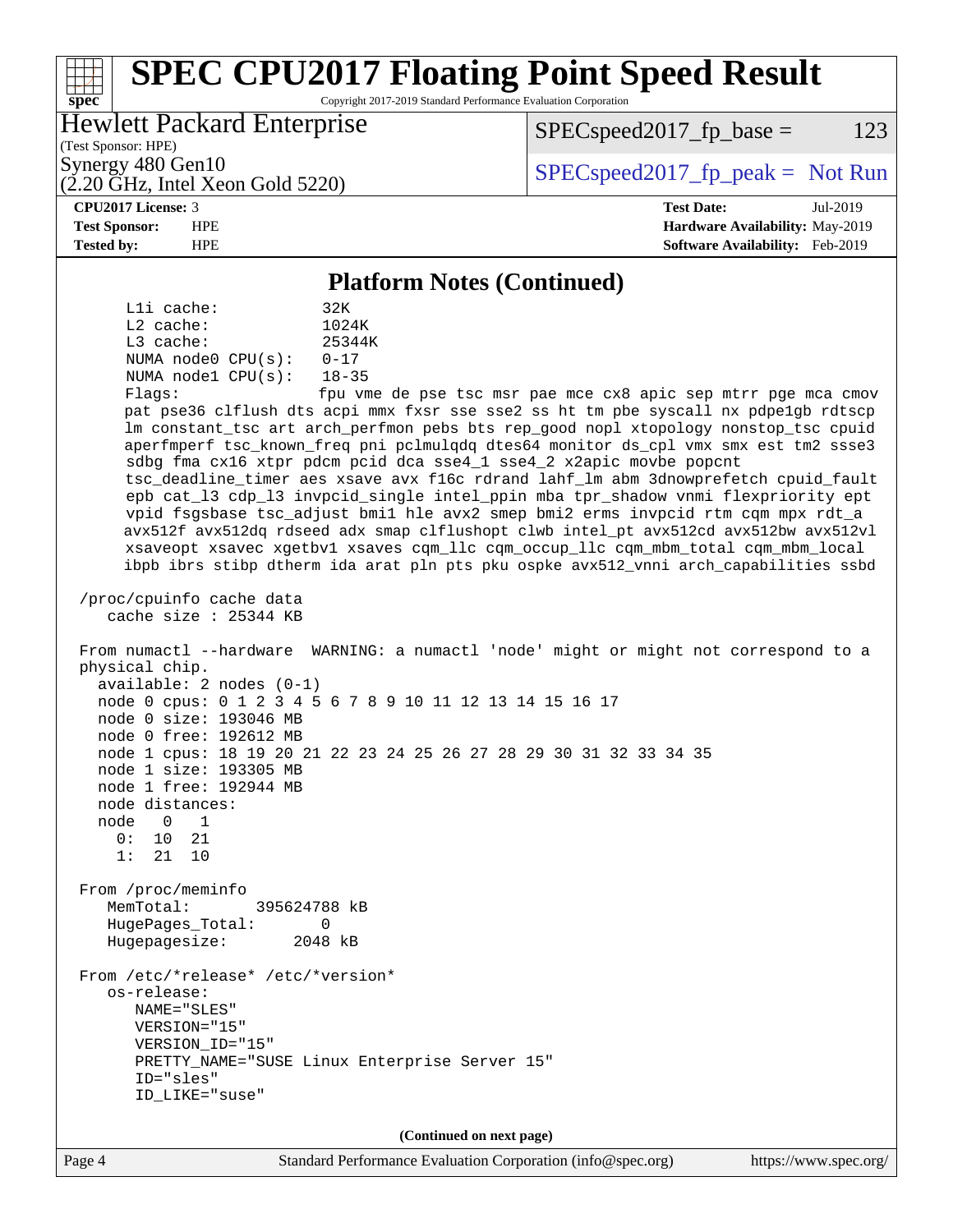### **[spec](http://www.spec.org/) [SPEC CPU2017 Floating Point Speed Result](http://www.spec.org/auto/cpu2017/Docs/result-fields.html#SPECCPU2017FloatingPointSpeedResult)** Copyright 2017-2019 Standard Performance Evaluation Corporation (Test Sponsor: HPE) Hewlett Packard Enterprise  $(2.20 \text{ GHz}, \text{Intel Xeon}$  Gold 5220) Synergy 480 Gen10<br>  $SPEC speed2017$  [p\_peak = Not Run  $SPEC speed2017_fp\_base = 123$ **[CPU2017 License:](http://www.spec.org/auto/cpu2017/Docs/result-fields.html#CPU2017License)** 3 **[Test Date:](http://www.spec.org/auto/cpu2017/Docs/result-fields.html#TestDate)** Jul-2019 **[Test Sponsor:](http://www.spec.org/auto/cpu2017/Docs/result-fields.html#TestSponsor)** HPE **[Hardware Availability:](http://www.spec.org/auto/cpu2017/Docs/result-fields.html#HardwareAvailability)** May-2019 **[Tested by:](http://www.spec.org/auto/cpu2017/Docs/result-fields.html#Testedby)** HPE **[Software Availability:](http://www.spec.org/auto/cpu2017/Docs/result-fields.html#SoftwareAvailability)** Feb-2019 **[Platform Notes \(Continued\)](http://www.spec.org/auto/cpu2017/Docs/result-fields.html#PlatformNotes)** ANSI\_COLOR="0;32" CPE\_NAME="cpe:/o:suse:sles:15" uname -a: Linux sy480g10-2 4.12.14-23-default #1 SMP Tue May 29 21:04:44 UTC 2018 (cd0437b) x86\_64 x86\_64 x86\_64 GNU/Linux Kernel self-reported vulnerability status: CVE-2017-5754 (Meltdown): Not affected CVE-2017-5753 (Spectre variant 1): Mitigation: \_\_user pointer sanitization CVE-2017-5715 (Spectre variant 2): Mitigation: Indirect Branch Restricted Speculation, IBPB, IBRS\_FW run-level 3 Jul 3 15:44 SPEC is set to: /home/cpu2017\_u2 Filesystem Type Size Used Avail Use% Mounted on /dev/sdb2 btrfs 371G 93G 277G 26% /home Additional information from dmidecode follows. WARNING: Use caution when you interpret this section. The 'dmidecode' program reads system data which is "intended to allow hardware to be accurately determined", but the intent may not be met, as there are frequent changes to hardware, firmware, and the "DMTF SMBIOS" standard. BIOS HPE I42 05/22/2019 Memory: 24x UNKNOWN NOT AVAILABLE 16 GB 2 rank 2933, configured at 2666 (End of data from sysinfo program) **[Compiler Version Notes](http://www.spec.org/auto/cpu2017/Docs/result-fields.html#CompilerVersionNotes)** ============================================================================== CC 619.lbm\_s(base) 638.imagick\_s(base) 644.nab\_s(base) ------------------------------------------------------------------------------ Intel(R) C Intel(R) 64 Compiler for applications running on Intel(R)  $64$ , Version 19.0.2.187 Build 20190117 Copyright (C) 1985-2019 Intel Corporation. All rights reserved. ------------------------------------------------------------------------------ ============================================================================== FC 607.cactuBSSN\_s(base) ------------------------------------------------------------------------------ Intel(R) C++ Intel(R) 64 Compiler for applications running on Intel(R) 64, Version 19.0.2.187 Build 20190117 Copyright (C) 1985-2019 Intel Corporation. All rights reserved. **(Continued on next page)**

| Page 5 | Standard Performance Evaluation Corporation (info@spec.org) | https://www.spec.org/ |
|--------|-------------------------------------------------------------|-----------------------|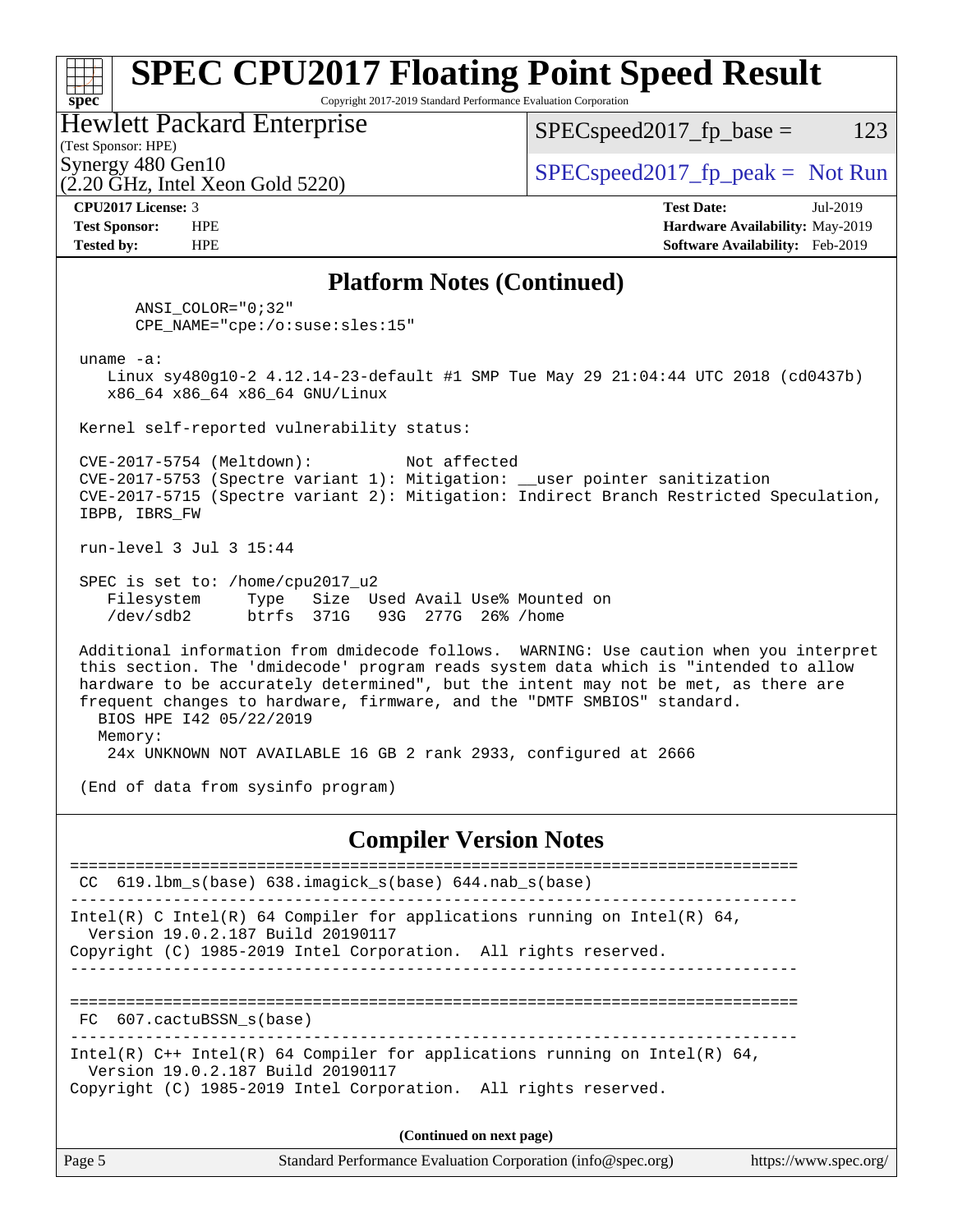# **[spec](http://www.spec.org/)**

# **[SPEC CPU2017 Floating Point Speed Result](http://www.spec.org/auto/cpu2017/Docs/result-fields.html#SPECCPU2017FloatingPointSpeedResult)**

Copyright 2017-2019 Standard Performance Evaluation Corporation

Hewlett Packard Enterprise

 $(2.20 \text{ }\overline{\text{GHz}}$ , Intel Xeon Gold 5220)

 $SPEC speed2017_fp\_base = 123$ 

(Test Sponsor: HPE)

Synergy 480 Gen10<br>  $SPEC speed2017<sub>rfp</sub> peak = Not Run$ 

**[CPU2017 License:](http://www.spec.org/auto/cpu2017/Docs/result-fields.html#CPU2017License)** 3 **[Test Date:](http://www.spec.org/auto/cpu2017/Docs/result-fields.html#TestDate)** Jul-2019 **[Test Sponsor:](http://www.spec.org/auto/cpu2017/Docs/result-fields.html#TestSponsor)** HPE **[Hardware Availability:](http://www.spec.org/auto/cpu2017/Docs/result-fields.html#HardwareAvailability)** May-2019 **[Tested by:](http://www.spec.org/auto/cpu2017/Docs/result-fields.html#Testedby)** HPE **[Software Availability:](http://www.spec.org/auto/cpu2017/Docs/result-fields.html#SoftwareAvailability)** Feb-2019

### **[Compiler Version Notes \(Continued\)](http://www.spec.org/auto/cpu2017/Docs/result-fields.html#CompilerVersionNotes)**

| Intel(R) C Intel(R) 64 Compiler for applications running on Intel(R) 64,<br>Version 19.0.2.187 Build 20190117<br>Copyright (C) 1985-2019 Intel Corporation. All rights reserved.<br>$Intel(R)$ Fortran Intel(R) 64 Compiler for applications running on Intel(R)<br>64, Version 19.0.2.187 Build 20190117<br>Copyright (C) 1985-2019 Intel Corporation. All rights reserved. |
|------------------------------------------------------------------------------------------------------------------------------------------------------------------------------------------------------------------------------------------------------------------------------------------------------------------------------------------------------------------------------|
| 603.bwaves s(base) 649.fotonik3d s(base) 654.roms s(base)<br>FC.                                                                                                                                                                                                                                                                                                             |
| Intel(R) Fortran Intel(R) 64 Compiler for applications running on Intel(R)<br>64, Version 19.0.2.187 Build 20190117<br>Copyright (C) 1985-2019 Intel Corporation. All rights reserved.                                                                                                                                                                                       |
| CC $621.$ wrf $s(base)$ $627.$ cam4 $s(base)$ $628.$ pop2 $s(base)$                                                                                                                                                                                                                                                                                                          |
| Intel(R) Fortran Intel(R) 64 Compiler for applications running on Intel(R)<br>64, Version 19.0.2.187 Build 20190117<br>Copyright (C) 1985-2019 Intel Corporation. All rights reserved.<br>Intel(R) C Intel(R) 64 Compiler for applications running on Intel(R) 64,<br>Version 19.0.2.187 Build 20190117<br>Copyright (C) 1985-2019 Intel Corporation. All rights reserved.   |

## **[Base Compiler Invocation](http://www.spec.org/auto/cpu2017/Docs/result-fields.html#BaseCompilerInvocation)**

[C benchmarks](http://www.spec.org/auto/cpu2017/Docs/result-fields.html#Cbenchmarks):  $\text{icc}$  -m64 -std=c11 [Fortran benchmarks](http://www.spec.org/auto/cpu2017/Docs/result-fields.html#Fortranbenchmarks): [ifort -m64](http://www.spec.org/cpu2017/results/res2019q3/cpu2017-20190709-16129.flags.html#user_FCbase_intel_ifort_64bit_24f2bb282fbaeffd6157abe4f878425411749daecae9a33200eee2bee2fe76f3b89351d69a8130dd5949958ce389cf37ff59a95e7a40d588e8d3a57e0c3fd751) [Benchmarks using both Fortran and C](http://www.spec.org/auto/cpu2017/Docs/result-fields.html#BenchmarksusingbothFortranandC): [ifort -m64](http://www.spec.org/cpu2017/results/res2019q3/cpu2017-20190709-16129.flags.html#user_CC_FCbase_intel_ifort_64bit_24f2bb282fbaeffd6157abe4f878425411749daecae9a33200eee2bee2fe76f3b89351d69a8130dd5949958ce389cf37ff59a95e7a40d588e8d3a57e0c3fd751) [icc -m64 -std=c11](http://www.spec.org/cpu2017/results/res2019q3/cpu2017-20190709-16129.flags.html#user_CC_FCbase_intel_icc_64bit_c11_33ee0cdaae7deeeab2a9725423ba97205ce30f63b9926c2519791662299b76a0318f32ddfffdc46587804de3178b4f9328c46fa7c2b0cd779d7a61945c91cd35) [Benchmarks using Fortran, C, and C++:](http://www.spec.org/auto/cpu2017/Docs/result-fields.html#BenchmarksusingFortranCandCXX) [icpc -m64](http://www.spec.org/cpu2017/results/res2019q3/cpu2017-20190709-16129.flags.html#user_CC_CXX_FCbase_intel_icpc_64bit_4ecb2543ae3f1412ef961e0650ca070fec7b7afdcd6ed48761b84423119d1bf6bdf5cad15b44d48e7256388bc77273b966e5eb805aefd121eb22e9299b2ec9d9) [icc -m64 -std=c11](http://www.spec.org/cpu2017/results/res2019q3/cpu2017-20190709-16129.flags.html#user_CC_CXX_FCbase_intel_icc_64bit_c11_33ee0cdaae7deeeab2a9725423ba97205ce30f63b9926c2519791662299b76a0318f32ddfffdc46587804de3178b4f9328c46fa7c2b0cd779d7a61945c91cd35) [ifort -m64](http://www.spec.org/cpu2017/results/res2019q3/cpu2017-20190709-16129.flags.html#user_CC_CXX_FCbase_intel_ifort_64bit_24f2bb282fbaeffd6157abe4f878425411749daecae9a33200eee2bee2fe76f3b89351d69a8130dd5949958ce389cf37ff59a95e7a40d588e8d3a57e0c3fd751)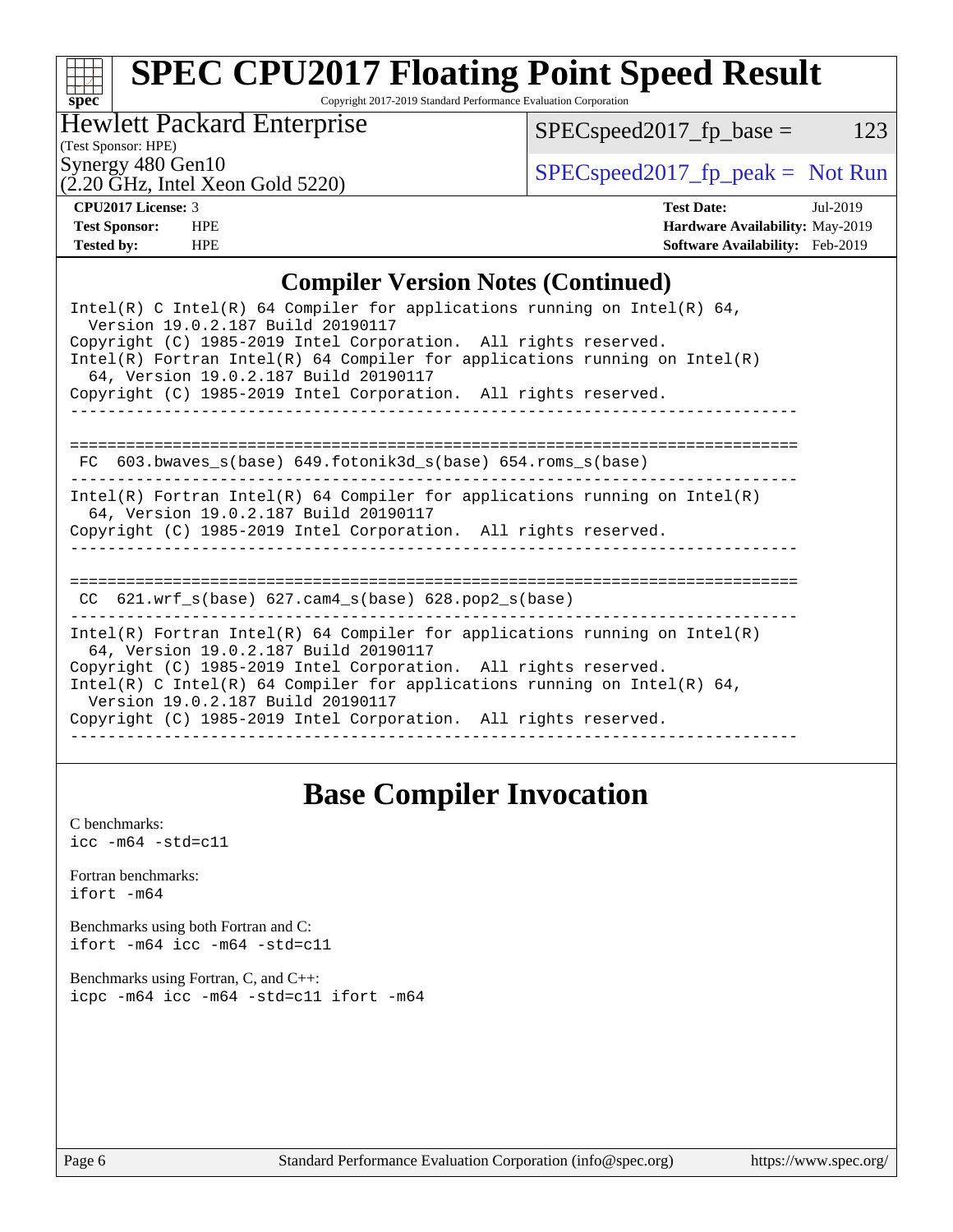# **[SPEC CPU2017 Floating Point Speed Result](http://www.spec.org/auto/cpu2017/Docs/result-fields.html#SPECCPU2017FloatingPointSpeedResult)**

Copyright 2017-2019 Standard Performance Evaluation Corporation

### Hewlett Packard Enterprise

 $SPEC speed2017_fp\_base = 123$ 

### (Test Sponsor: HPE)

(2.20 GHz, Intel Xeon Gold 5220)

Synergy 480 Gen10<br>  $SPEC speed2017<sub>rfp</sub> peak = Not Run$ 

**[spec](http://www.spec.org/)**

**[CPU2017 License:](http://www.spec.org/auto/cpu2017/Docs/result-fields.html#CPU2017License)** 3 **[Test Date:](http://www.spec.org/auto/cpu2017/Docs/result-fields.html#TestDate)** Jul-2019 **[Test Sponsor:](http://www.spec.org/auto/cpu2017/Docs/result-fields.html#TestSponsor)** HPE **[Hardware Availability:](http://www.spec.org/auto/cpu2017/Docs/result-fields.html#HardwareAvailability)** May-2019 **[Tested by:](http://www.spec.org/auto/cpu2017/Docs/result-fields.html#Testedby)** HPE **[Software Availability:](http://www.spec.org/auto/cpu2017/Docs/result-fields.html#SoftwareAvailability)** Feb-2019

### **[Base Portability Flags](http://www.spec.org/auto/cpu2017/Docs/result-fields.html#BasePortabilityFlags)**

 603.bwaves\_s: [-DSPEC\\_LP64](http://www.spec.org/cpu2017/results/res2019q3/cpu2017-20190709-16129.flags.html#suite_basePORTABILITY603_bwaves_s_DSPEC_LP64) 607.cactuBSSN\_s: [-DSPEC\\_LP64](http://www.spec.org/cpu2017/results/res2019q3/cpu2017-20190709-16129.flags.html#suite_basePORTABILITY607_cactuBSSN_s_DSPEC_LP64) 619.lbm\_s: [-DSPEC\\_LP64](http://www.spec.org/cpu2017/results/res2019q3/cpu2017-20190709-16129.flags.html#suite_basePORTABILITY619_lbm_s_DSPEC_LP64) 621.wrf\_s: [-DSPEC\\_LP64](http://www.spec.org/cpu2017/results/res2019q3/cpu2017-20190709-16129.flags.html#suite_basePORTABILITY621_wrf_s_DSPEC_LP64) [-DSPEC\\_CASE\\_FLAG](http://www.spec.org/cpu2017/results/res2019q3/cpu2017-20190709-16129.flags.html#b621.wrf_s_baseCPORTABILITY_DSPEC_CASE_FLAG) [-convert big\\_endian](http://www.spec.org/cpu2017/results/res2019q3/cpu2017-20190709-16129.flags.html#user_baseFPORTABILITY621_wrf_s_convert_big_endian_c3194028bc08c63ac5d04de18c48ce6d347e4e562e8892b8bdbdc0214820426deb8554edfa529a3fb25a586e65a3d812c835984020483e7e73212c4d31a38223) 627.cam4\_s: [-DSPEC\\_LP64](http://www.spec.org/cpu2017/results/res2019q3/cpu2017-20190709-16129.flags.html#suite_basePORTABILITY627_cam4_s_DSPEC_LP64) [-DSPEC\\_CASE\\_FLAG](http://www.spec.org/cpu2017/results/res2019q3/cpu2017-20190709-16129.flags.html#b627.cam4_s_baseCPORTABILITY_DSPEC_CASE_FLAG) 628.pop2\_s: [-DSPEC\\_LP64](http://www.spec.org/cpu2017/results/res2019q3/cpu2017-20190709-16129.flags.html#suite_basePORTABILITY628_pop2_s_DSPEC_LP64) [-DSPEC\\_CASE\\_FLAG](http://www.spec.org/cpu2017/results/res2019q3/cpu2017-20190709-16129.flags.html#b628.pop2_s_baseCPORTABILITY_DSPEC_CASE_FLAG) [-convert big\\_endian](http://www.spec.org/cpu2017/results/res2019q3/cpu2017-20190709-16129.flags.html#user_baseFPORTABILITY628_pop2_s_convert_big_endian_c3194028bc08c63ac5d04de18c48ce6d347e4e562e8892b8bdbdc0214820426deb8554edfa529a3fb25a586e65a3d812c835984020483e7e73212c4d31a38223) [-assume byterecl](http://www.spec.org/cpu2017/results/res2019q3/cpu2017-20190709-16129.flags.html#user_baseFPORTABILITY628_pop2_s_assume_byterecl_7e47d18b9513cf18525430bbf0f2177aa9bf368bc7a059c09b2c06a34b53bd3447c950d3f8d6c70e3faf3a05c8557d66a5798b567902e8849adc142926523472) 638.imagick\_s: [-DSPEC\\_LP64](http://www.spec.org/cpu2017/results/res2019q3/cpu2017-20190709-16129.flags.html#suite_basePORTABILITY638_imagick_s_DSPEC_LP64) 644.nab\_s: [-DSPEC\\_LP64](http://www.spec.org/cpu2017/results/res2019q3/cpu2017-20190709-16129.flags.html#suite_basePORTABILITY644_nab_s_DSPEC_LP64) 649.fotonik3d\_s: [-DSPEC\\_LP64](http://www.spec.org/cpu2017/results/res2019q3/cpu2017-20190709-16129.flags.html#suite_basePORTABILITY649_fotonik3d_s_DSPEC_LP64) 654.roms\_s: [-DSPEC\\_LP64](http://www.spec.org/cpu2017/results/res2019q3/cpu2017-20190709-16129.flags.html#suite_basePORTABILITY654_roms_s_DSPEC_LP64)

## **[Base Optimization Flags](http://www.spec.org/auto/cpu2017/Docs/result-fields.html#BaseOptimizationFlags)**

#### [C benchmarks](http://www.spec.org/auto/cpu2017/Docs/result-fields.html#Cbenchmarks):

[-xCORE-AVX512](http://www.spec.org/cpu2017/results/res2019q3/cpu2017-20190709-16129.flags.html#user_CCbase_f-xCORE-AVX512) [-ipo](http://www.spec.org/cpu2017/results/res2019q3/cpu2017-20190709-16129.flags.html#user_CCbase_f-ipo) [-O3](http://www.spec.org/cpu2017/results/res2019q3/cpu2017-20190709-16129.flags.html#user_CCbase_f-O3) [-no-prec-div](http://www.spec.org/cpu2017/results/res2019q3/cpu2017-20190709-16129.flags.html#user_CCbase_f-no-prec-div) [-qopt-prefetch](http://www.spec.org/cpu2017/results/res2019q3/cpu2017-20190709-16129.flags.html#user_CCbase_f-qopt-prefetch)

[-ffinite-math-only](http://www.spec.org/cpu2017/results/res2019q3/cpu2017-20190709-16129.flags.html#user_CCbase_f_finite_math_only_cb91587bd2077682c4b38af759c288ed7c732db004271a9512da14a4f8007909a5f1427ecbf1a0fb78ff2a814402c6114ac565ca162485bbcae155b5e4258871) [-qopt-mem-layout-trans=4](http://www.spec.org/cpu2017/results/res2019q3/cpu2017-20190709-16129.flags.html#user_CCbase_f-qopt-mem-layout-trans_fa39e755916c150a61361b7846f310bcdf6f04e385ef281cadf3647acec3f0ae266d1a1d22d972a7087a248fd4e6ca390a3634700869573d231a252c784941a8) [-qopenmp](http://www.spec.org/cpu2017/results/res2019q3/cpu2017-20190709-16129.flags.html#user_CCbase_qopenmp_16be0c44f24f464004c6784a7acb94aca937f053568ce72f94b139a11c7c168634a55f6653758ddd83bcf7b8463e8028bb0b48b77bcddc6b78d5d95bb1df2967) [-DSPEC\\_OPENMP](http://www.spec.org/cpu2017/results/res2019q3/cpu2017-20190709-16129.flags.html#suite_CCbase_DSPEC_OPENMP) [-qopt-prefetch-issue-excl-hint](http://www.spec.org/cpu2017/results/res2019q3/cpu2017-20190709-16129.flags.html#user_CCbase_f-qopt-prefetch-issue-excl-hint) [-ansi-alias](http://www.spec.org/cpu2017/results/res2019q3/cpu2017-20190709-16129.flags.html#user_CCbase_f-ansi-alias) [-complex-limited-range](http://www.spec.org/cpu2017/results/res2019q3/cpu2017-20190709-16129.flags.html#user_CCbase_f-complex-limited-range)

#### [Fortran benchmarks](http://www.spec.org/auto/cpu2017/Docs/result-fields.html#Fortranbenchmarks):

[-DSPEC\\_OPENMP](http://www.spec.org/cpu2017/results/res2019q3/cpu2017-20190709-16129.flags.html#suite_FCbase_DSPEC_OPENMP) [-xCORE-AVX512](http://www.spec.org/cpu2017/results/res2019q3/cpu2017-20190709-16129.flags.html#user_FCbase_f-xCORE-AVX512) [-ipo](http://www.spec.org/cpu2017/results/res2019q3/cpu2017-20190709-16129.flags.html#user_FCbase_f-ipo) [-O3](http://www.spec.org/cpu2017/results/res2019q3/cpu2017-20190709-16129.flags.html#user_FCbase_f-O3) [-no-prec-div](http://www.spec.org/cpu2017/results/res2019q3/cpu2017-20190709-16129.flags.html#user_FCbase_f-no-prec-div) [-qopt-prefetch](http://www.spec.org/cpu2017/results/res2019q3/cpu2017-20190709-16129.flags.html#user_FCbase_f-qopt-prefetch) [-ffinite-math-only](http://www.spec.org/cpu2017/results/res2019q3/cpu2017-20190709-16129.flags.html#user_FCbase_f_finite_math_only_cb91587bd2077682c4b38af759c288ed7c732db004271a9512da14a4f8007909a5f1427ecbf1a0fb78ff2a814402c6114ac565ca162485bbcae155b5e4258871) [-qopt-mem-layout-trans=4](http://www.spec.org/cpu2017/results/res2019q3/cpu2017-20190709-16129.flags.html#user_FCbase_f-qopt-mem-layout-trans_fa39e755916c150a61361b7846f310bcdf6f04e385ef281cadf3647acec3f0ae266d1a1d22d972a7087a248fd4e6ca390a3634700869573d231a252c784941a8) [-qopenmp](http://www.spec.org/cpu2017/results/res2019q3/cpu2017-20190709-16129.flags.html#user_FCbase_qopenmp_16be0c44f24f464004c6784a7acb94aca937f053568ce72f94b139a11c7c168634a55f6653758ddd83bcf7b8463e8028bb0b48b77bcddc6b78d5d95bb1df2967) [-qopt-prefetch-issue-excl-hint](http://www.spec.org/cpu2017/results/res2019q3/cpu2017-20190709-16129.flags.html#user_FCbase_f-qopt-prefetch-issue-excl-hint) [-ansi-alias](http://www.spec.org/cpu2017/results/res2019q3/cpu2017-20190709-16129.flags.html#user_FCbase_f-ansi-alias) [-complex-limited-range](http://www.spec.org/cpu2017/results/res2019q3/cpu2017-20190709-16129.flags.html#user_FCbase_f-complex-limited-range) [-nostandard-realloc-lhs](http://www.spec.org/cpu2017/results/res2019q3/cpu2017-20190709-16129.flags.html#user_FCbase_f_2003_std_realloc_82b4557e90729c0f113870c07e44d33d6f5a304b4f63d4c15d2d0f1fab99f5daaed73bdb9275d9ae411527f28b936061aa8b9c8f2d63842963b95c9dd6426b8a)

[Benchmarks using both Fortran and C](http://www.spec.org/auto/cpu2017/Docs/result-fields.html#BenchmarksusingbothFortranandC):

[-xCORE-AVX512](http://www.spec.org/cpu2017/results/res2019q3/cpu2017-20190709-16129.flags.html#user_CC_FCbase_f-xCORE-AVX512) [-ipo](http://www.spec.org/cpu2017/results/res2019q3/cpu2017-20190709-16129.flags.html#user_CC_FCbase_f-ipo) [-O3](http://www.spec.org/cpu2017/results/res2019q3/cpu2017-20190709-16129.flags.html#user_CC_FCbase_f-O3) [-no-prec-div](http://www.spec.org/cpu2017/results/res2019q3/cpu2017-20190709-16129.flags.html#user_CC_FCbase_f-no-prec-div) [-qopt-prefetch](http://www.spec.org/cpu2017/results/res2019q3/cpu2017-20190709-16129.flags.html#user_CC_FCbase_f-qopt-prefetch) [-ffinite-math-only](http://www.spec.org/cpu2017/results/res2019q3/cpu2017-20190709-16129.flags.html#user_CC_FCbase_f_finite_math_only_cb91587bd2077682c4b38af759c288ed7c732db004271a9512da14a4f8007909a5f1427ecbf1a0fb78ff2a814402c6114ac565ca162485bbcae155b5e4258871) [-qopt-mem-layout-trans=4](http://www.spec.org/cpu2017/results/res2019q3/cpu2017-20190709-16129.flags.html#user_CC_FCbase_f-qopt-mem-layout-trans_fa39e755916c150a61361b7846f310bcdf6f04e385ef281cadf3647acec3f0ae266d1a1d22d972a7087a248fd4e6ca390a3634700869573d231a252c784941a8) [-qopenmp](http://www.spec.org/cpu2017/results/res2019q3/cpu2017-20190709-16129.flags.html#user_CC_FCbase_qopenmp_16be0c44f24f464004c6784a7acb94aca937f053568ce72f94b139a11c7c168634a55f6653758ddd83bcf7b8463e8028bb0b48b77bcddc6b78d5d95bb1df2967) [-DSPEC\\_OPENMP](http://www.spec.org/cpu2017/results/res2019q3/cpu2017-20190709-16129.flags.html#suite_CC_FCbase_DSPEC_OPENMP) [-qopt-prefetch-issue-excl-hint](http://www.spec.org/cpu2017/results/res2019q3/cpu2017-20190709-16129.flags.html#user_CC_FCbase_f-qopt-prefetch-issue-excl-hint) [-ansi-alias](http://www.spec.org/cpu2017/results/res2019q3/cpu2017-20190709-16129.flags.html#user_CC_FCbase_f-ansi-alias) [-complex-limited-range](http://www.spec.org/cpu2017/results/res2019q3/cpu2017-20190709-16129.flags.html#user_CC_FCbase_f-complex-limited-range) [-nostandard-realloc-lhs](http://www.spec.org/cpu2017/results/res2019q3/cpu2017-20190709-16129.flags.html#user_CC_FCbase_f_2003_std_realloc_82b4557e90729c0f113870c07e44d33d6f5a304b4f63d4c15d2d0f1fab99f5daaed73bdb9275d9ae411527f28b936061aa8b9c8f2d63842963b95c9dd6426b8a)

[Benchmarks using Fortran, C, and C++:](http://www.spec.org/auto/cpu2017/Docs/result-fields.html#BenchmarksusingFortranCandCXX)

[-xCORE-AVX512](http://www.spec.org/cpu2017/results/res2019q3/cpu2017-20190709-16129.flags.html#user_CC_CXX_FCbase_f-xCORE-AVX512) [-ipo](http://www.spec.org/cpu2017/results/res2019q3/cpu2017-20190709-16129.flags.html#user_CC_CXX_FCbase_f-ipo) [-O3](http://www.spec.org/cpu2017/results/res2019q3/cpu2017-20190709-16129.flags.html#user_CC_CXX_FCbase_f-O3) [-no-prec-div](http://www.spec.org/cpu2017/results/res2019q3/cpu2017-20190709-16129.flags.html#user_CC_CXX_FCbase_f-no-prec-div) [-qopt-prefetch](http://www.spec.org/cpu2017/results/res2019q3/cpu2017-20190709-16129.flags.html#user_CC_CXX_FCbase_f-qopt-prefetch) [-ffinite-math-only](http://www.spec.org/cpu2017/results/res2019q3/cpu2017-20190709-16129.flags.html#user_CC_CXX_FCbase_f_finite_math_only_cb91587bd2077682c4b38af759c288ed7c732db004271a9512da14a4f8007909a5f1427ecbf1a0fb78ff2a814402c6114ac565ca162485bbcae155b5e4258871) [-qopt-mem-layout-trans=4](http://www.spec.org/cpu2017/results/res2019q3/cpu2017-20190709-16129.flags.html#user_CC_CXX_FCbase_f-qopt-mem-layout-trans_fa39e755916c150a61361b7846f310bcdf6f04e385ef281cadf3647acec3f0ae266d1a1d22d972a7087a248fd4e6ca390a3634700869573d231a252c784941a8) [-qopenmp](http://www.spec.org/cpu2017/results/res2019q3/cpu2017-20190709-16129.flags.html#user_CC_CXX_FCbase_qopenmp_16be0c44f24f464004c6784a7acb94aca937f053568ce72f94b139a11c7c168634a55f6653758ddd83bcf7b8463e8028bb0b48b77bcddc6b78d5d95bb1df2967) [-DSPEC\\_OPENMP](http://www.spec.org/cpu2017/results/res2019q3/cpu2017-20190709-16129.flags.html#suite_CC_CXX_FCbase_DSPEC_OPENMP) [-qopt-prefetch-issue-excl-hint](http://www.spec.org/cpu2017/results/res2019q3/cpu2017-20190709-16129.flags.html#user_CC_CXX_FCbase_f-qopt-prefetch-issue-excl-hint) [-ansi-alias](http://www.spec.org/cpu2017/results/res2019q3/cpu2017-20190709-16129.flags.html#user_CC_CXX_FCbase_f-ansi-alias) [-complex-limited-range](http://www.spec.org/cpu2017/results/res2019q3/cpu2017-20190709-16129.flags.html#user_CC_CXX_FCbase_f-complex-limited-range) [-nostandard-realloc-lhs](http://www.spec.org/cpu2017/results/res2019q3/cpu2017-20190709-16129.flags.html#user_CC_CXX_FCbase_f_2003_std_realloc_82b4557e90729c0f113870c07e44d33d6f5a304b4f63d4c15d2d0f1fab99f5daaed73bdb9275d9ae411527f28b936061aa8b9c8f2d63842963b95c9dd6426b8a)

The flags files that were used to format this result can be browsed at <http://www.spec.org/cpu2017/flags/HPE-ic19.0u1-flags-linux64.html> <http://www.spec.org/cpu2017/flags/HPE-Platform-Flags-Intel-V1.2-CLX-revB.html>